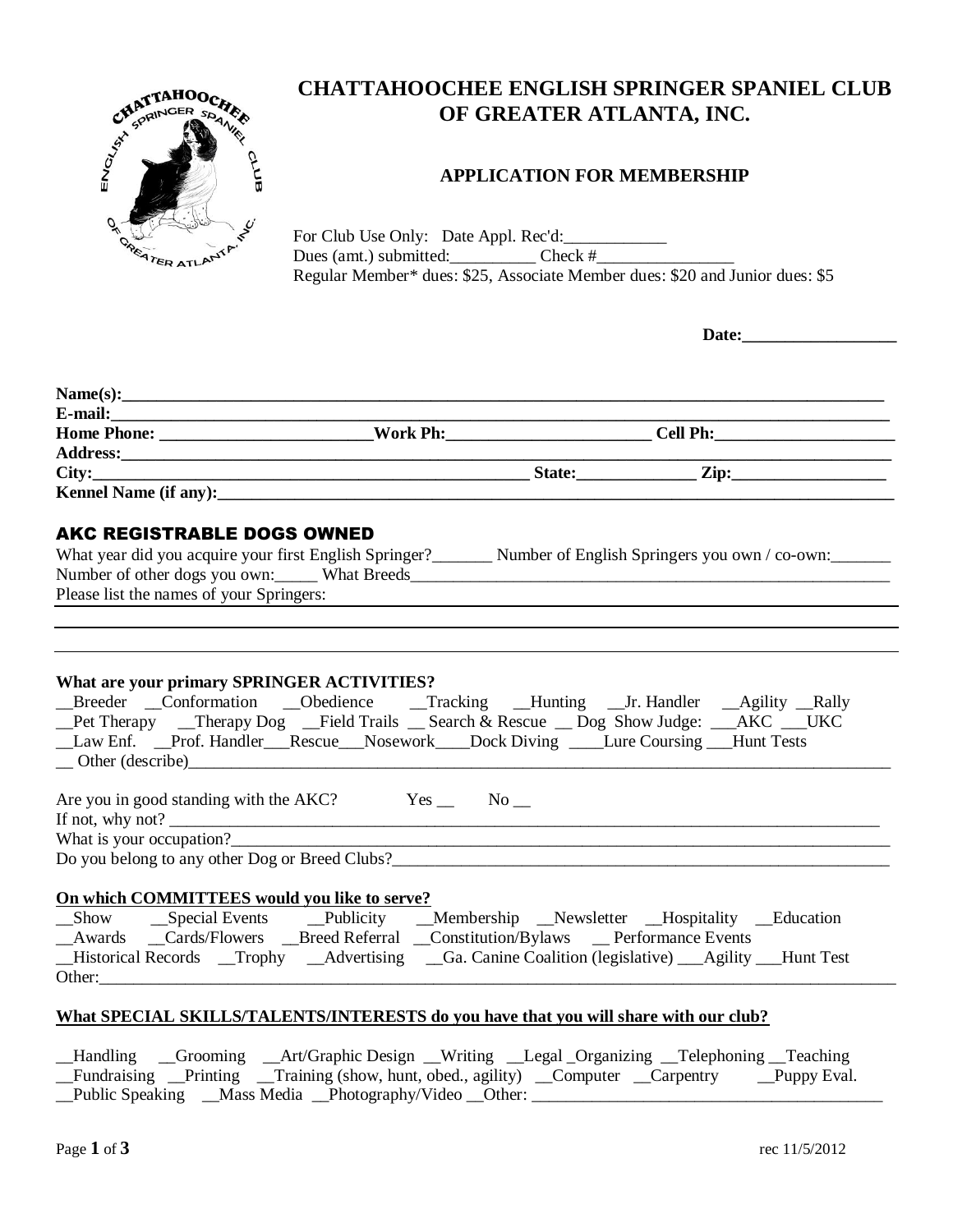## Note: ANNUAL DUES MUST ACCOMPANY THIS APPLICATION.

Please return to....Zippy Cooper, Treasurer, at: 199 Apalachee Church Rd, Auburn GA 30011. If you have a questions call or email Sandi Henderson, Phone: (404) 563-4946 Email: shendersonatl@gmail.com

\*If you plan to apply for a REGULAR, VOTING membership, you must attend at least one membership meeting before your application can be processed for approval. Meetings are held monthly on the 4th Thursday, 7:30 pm, always in the Atlanta area. Call any officer or board member for information. Policy clarification regarding REGULAR

## MEMBERSHIP/MEETING ATTENDANCE adopted 1-4-96:

Attendance at a membership meeting may occur before application is submitted; or, after application is submitted, attendance must occur within the time span of 3 subsequent membership meetings. Applicants will be voted on upon completion of application process. If applicant fails to complete the membership application process, membership fee is forfeited.

## OTHER DOG EXPERIENCES:

\_\_\_\_\_\_\_\_\_\_\_\_\_\_\_\_\_\_\_\_\_\_\_\_\_\_\_\_\_\_

List (below and on additional paper) other HANDLING, JUDGING, TEACHING, or TRAINING experiences:

I agree to abide by the Constitution and By Laws of the Chattahoochee English Springer Spaniel Club of Greater Atlanta, Inc. and the rules of the American Kennel Club. I also agree to follow these breeder guidelines:

\_\_\_\_\_\_\_\_\_\_\_\_\_\_\_\_\_\_\_\_\_\_\_\_\_\_\_\_\_\_\_\_\_\_\_\_\_\_\_\_\_\_\_\_\_\_\_\_\_\_\_\_\_\_\_\_\_\_\_\_\_\_\_\_\_\_\_\_\_\_\_\_\_\_\_\_\_\_\_\_\_\_\_\_\_\_\_\_\_\_\_\_\_\_\_\_\_\_ \_\_\_\_\_\_\_\_\_\_\_\_\_\_\_\_\_\_\_\_\_\_\_\_\_\_\_\_\_\_\_\_\_\_\_\_\_\_\_\_\_\_\_\_\_\_\_\_\_\_\_\_\_\_\_\_\_\_\_\_\_\_\_\_\_\_\_\_\_\_\_\_\_\_\_\_\_\_\_\_\_\_\_\_\_\_\_\_\_\_\_\_\_\_\_\_\_\_ \_\_\_\_\_\_\_\_\_\_\_\_\_\_\_\_\_\_\_\_\_\_\_\_\_\_\_\_\_\_\_\_\_\_\_\_\_\_\_\_\_\_\_\_\_\_\_\_\_\_\_\_\_\_\_\_\_\_\_\_\_\_\_\_\_\_\_\_\_\_\_\_\_\_\_\_\_\_\_\_\_\_\_\_\_\_\_\_\_\_\_\_\_\_\_\_\_\_

## Responsible Breeders:

1. Strive in each and every breeding to achieve the highest quality possible relative to breed standard for conformation, excellence in hunting for field, or trainability for tracking, and field trials. They also strive for ideal temperament to maintain our breed's characteristics.

2. Endeavor to gain personal knowledge of the temperament and health of every dog they breed, or to which they breed, to gather information about which to base breeding decisions. They share this information fully and honestly with other breeders and with prospective buyers.

3. Use only physically sound, mature dogs of stable temperament for breeding. These characteristics are rarely, if ever, determined before the age of two years for either males or females. A minimum breeding age of three years is seriously recommended for breeders to determine with greater certainty that the parents are of good health and temperament.

4. Check all breeding stock for history of genetic diseases pertinent to this breed, including, but not limited to, hip dysplasia, eye diseases, seizure disorders, phosphofructokinase (PFK), blood disorders, allergies, and heart disorders. Where applicable, documentation such as OFA and CERF certification should be available to the prospective puppy buyer.

5. Apply the same high standards to these bitches accepted for breeding to their dogs as they apply to their own breeding stock.

6. Match each puppy's personality as carefully as possible with a compatible buyer/family. Temperament testing litter before offering puppies for sale is encouraged.